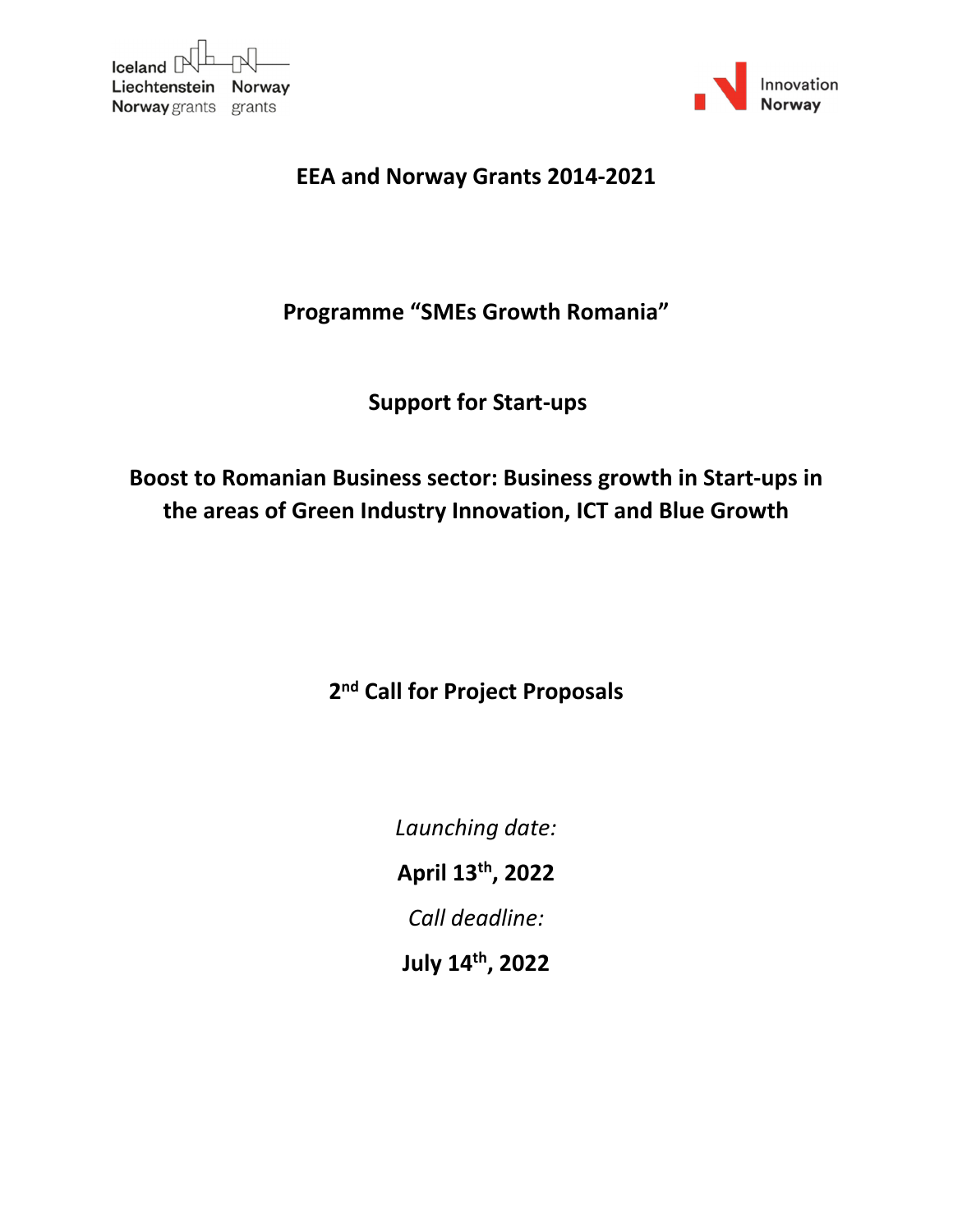



The **Programme "SMEs Growth Romania"** (hereafter referred to as "the Programme") shall contribute to the general objectives of the EEA and Norway Grants 2014‐2021, respectively to the reduction of economic and social disparities in the European Economic Area and to strengthening bilateral relations between EEA EFTA States and EEA and Norway Grants Beneficiary States. The Programme has the *objective to increase value creation and sustainable growth in Romanian business sector*. The Programme seeks to stimulate and develop long‐term business cooperation between Iceland, Liechtenstein, Norway (hereafter referred to as "the Donor States") and Romania based on business development and innovation.

The Memorandum of Understanding on the implementation of Norway Grants 2014 – 2021 between the Kingdom of Norway and Romania designates the Financial Mechanisms Office (FMO) as Programme Operator and Innovation Norway as Fund Operator for the Programme. All communication regarding the Programme shall be addressed to the Fund Operator. Information about the Programme can be found at https://www.innovasjonnorge.no/smesgrowthromania or https://www.innovasjonnorge.no/en/start‐page/eea‐norway‐grants/Programmes/business‐ development/romania/

#### **Available amount for financing of projects**

The total amount available for financing of projects from this call is **EURO 3 584 738**, thereof

EURO 956.638 from Norway Grants, and

EURO 2.628.100 from EEA Grants.

The financing of projects will be done according to availability of funds under each Mechanism.

Additional funds could be allocated to the call budget at a later stage.

#### **Deadline for Applications and Language Requirements**

To be admissible, applications must be submitted to Innovation Norway through the electronical application form no later than **14th of July 2022, 14:00 hours Romanian time.**

The Programme language is English, i.e. all applications and supporting documents, shall be submitted to Innovation Norway in English. Official certificates and certified annual accounts can be submitted in Romanian. For the list of mandatory attachments, see Annex I to the present Call text, which also are published on the website of the Call.

The Applicant shall inform the Fund Operator about any involvement of consultants in the process of preparing the application. The identity of the consultant(s) shall be disclosed in the application.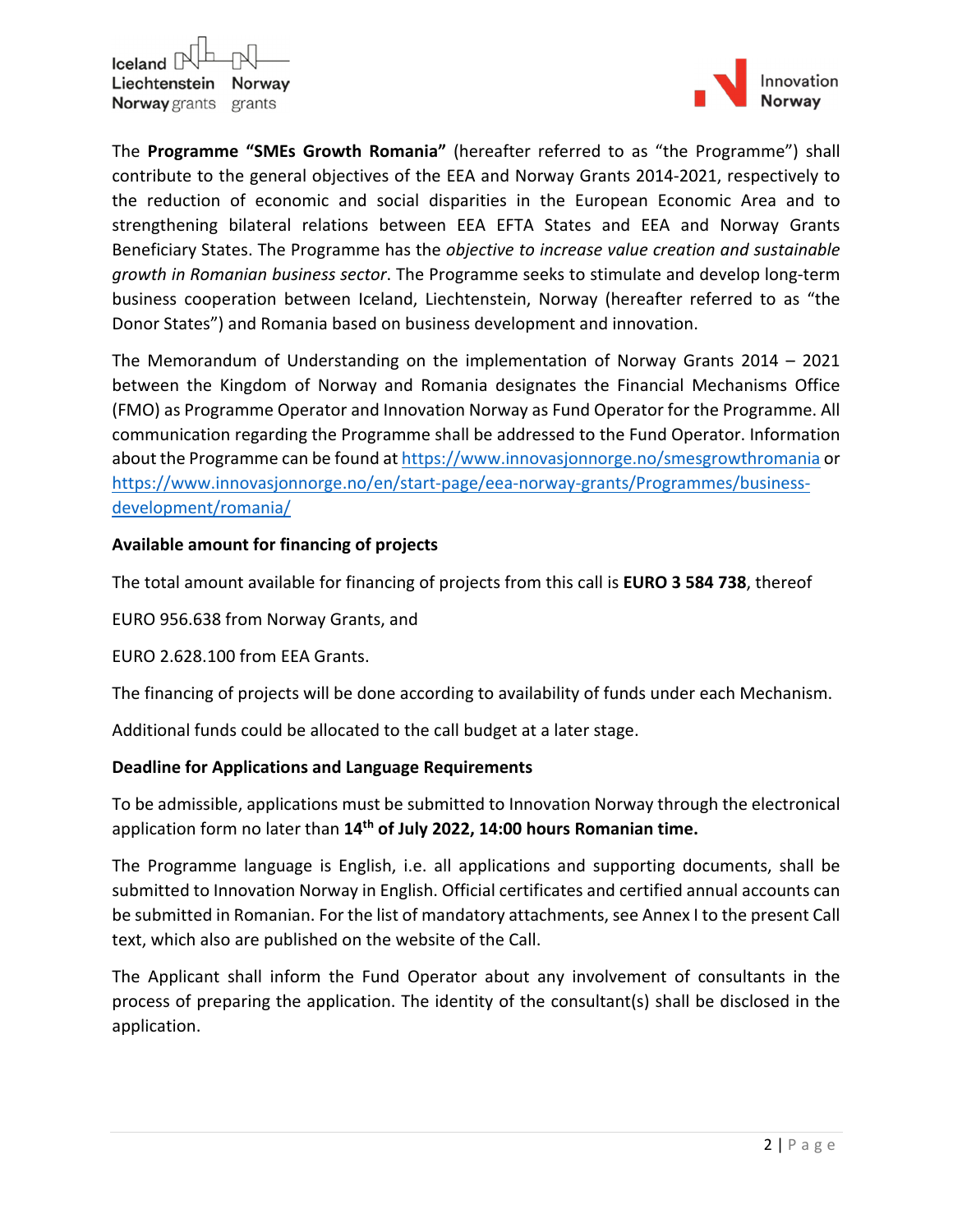



#### **1. Focus areas, projects and project funding**

This call will finance projects submitted by Romanian start‐ups. The focus of the projects should be one of the three main areas of the Programme: Green Industry Innovation, Blue Growth and Information and Communications Technology (hereafter referred to as ICT).

The **expected outcome** of projects financed by these Calls is *increased competitiveness for Romanian enterprises within the mentioned areas,* in the form of growth in turnover and net operational profit and job creation. Projects are also expected to contribute to the development and application of innovative technologies, processes and solutions, as well as reduction of CO2 emissions and more energy efficient production processes.

The target group for this Call are Romanian start‐up micro and small enterprises. The start‐ups can apply to the Call together with partners. The partners can be entities in Romania or in one of the Donor States (Norway, Iceland or Liechtenstein).

Partnerships with an entity in the Donor State strengthens bilateral cooperation. Donor Partnership Projects are therefore encouraged with additional points during assessment in case the partnership is well justified and contributing to the project objectives.

a) A **Donor Partnership Project** is defined as cooperation between a Project Promoter in Romania and at least one legal entity in the Donor States, implementing a project where all entities are independent of each other and perform substantial and relevant tasks in the completion of the project. Such projects will be awarded additional points during project assessment. To qualify for such points, the donor state partner should be actively involved in, and effectively contributing to, the implementation of the project, and it should share with the project promoter a common economic or social goal which is to be realized through the implementation of the project. The simple provision of services does not qualify as a project partnership.

b) A **Partnership Project** is defined as cooperation between a Project Promoter in Romania and at least one legal entity in Romania, implementing a project where all entities which are independent of each other and perform substantial and relevant tasks in completion of the project. The partner should be actively involved in, and effectively contributing to, the implementation of the project, and it should share with the project promoter a common economic or social goal to be realized through the implementation of the project. The simple provision of services does not qualify as a project partnership.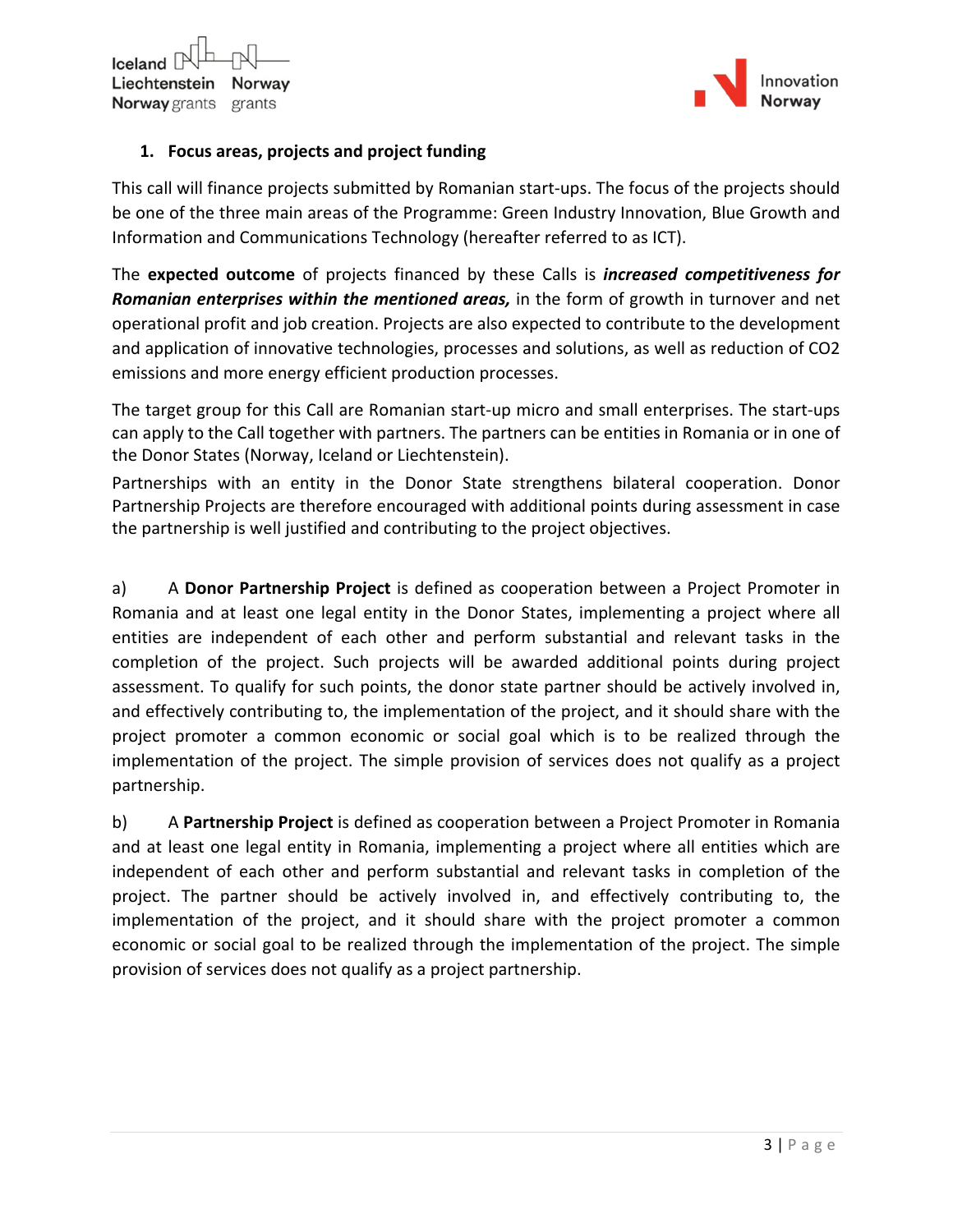

#### **1.1. Eligible applicants and partners**

#### Eligible applicants:

 $-$  Micro and small enterprises, as defined in the EU Recommendation 2003/361<sup>1</sup>, registered as legal entities in Romania and functioning in accordance to enforced Romanian legislation on commercial companies, respectively: Law 31/1990 regarding commercial companies, republished, with subsequent modifications;

The applicant:

- must have been established and registered with at least **6 months** and maximum **4 years** of operation at the date of the deadline of the call;
- must be operating within one of the three focus areas of programme (Green Industry Innovation, Blue growth and ICT).
- eligible applicants shall be **unlisted small**<sup>2</sup> enterprises up to four years following their registration, which have not yet distributed profits and have not been formed through a merger.

Eligible partners: Any private or public entity, commercial or non-commercial, and nongovernmental organizations registered in Romania or in one of the Donor States (Iceland, Liechtenstein, and Norway)

#### **1.1.1 Additional criteria for applicants and partners**

1) If a company is registered more than one year ago it should have performed economic activity in the annual financial period prior the year of application.

2) In case a physical person is shareholder in more than one start-up company only one of them could apply under the current call.

Moreover, applicants and partners are not eligible for funding if:

- a) they are bankrupt, are entered in judicial administration or are under liquidation, have suspended business activities, are the subject of proceedings concerning those matters, or are in any analogous situation arising from a similar procedure provided for in national legislation;
- b) they have been the subject of a judgment which has the force of res judicata for fraud, corruption, involvement in a criminal organization or any other illegal activity of relevance for the application, without evidence of substantial correction measures taken in the past years;
- c) they are subject to an outstanding recovery order for illegal or incompatible state aid;

<sup>&</sup>lt;sup>1</sup> SME Definition: https://ec.europa.eu/growth/smes/sme-definition\_en

<sup>2</sup> Unlisted small enterprises are described under Article 22 – Aid for start‐ups (2): https://eur‐lex.europa.eu/legal‐ content/EN/TXT/PDF/?uri=CELEX:32014R0651&from=EN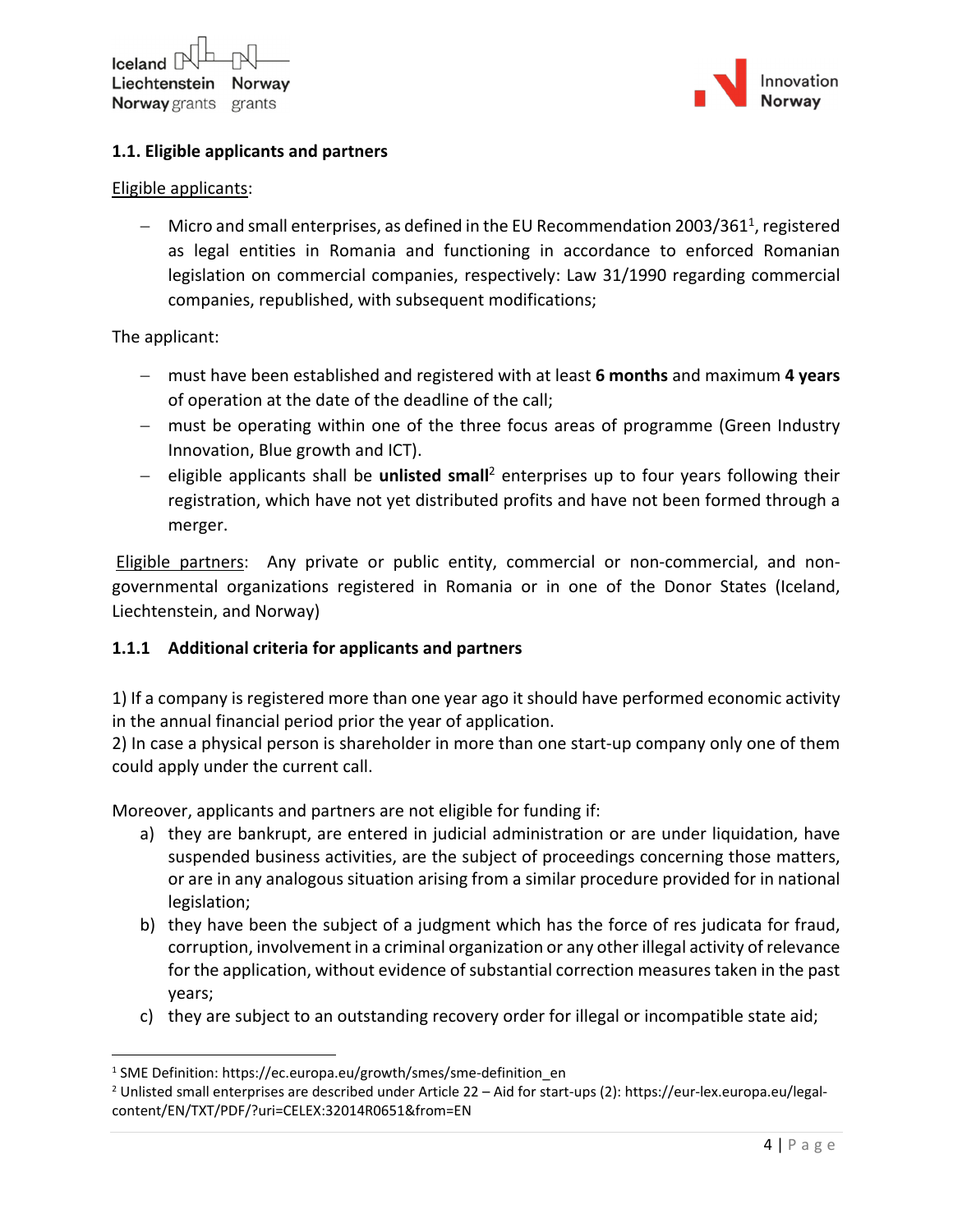



d) they have submitted the same project application under another public supported initiative for which an application has already been financed.

#### **1.2 Areas of support and eligible activities**

An Applicant shall submit only one project proposal under this Call for Proposal. This call can provide support for Projects that will develop and implement activities within the enterprise applying for funding, in one or more of the following areas. Projects must contribute directly increased revenues and improved capacity for business development of the applicants:

#### **Green Industry Innovation – eligible activities**

1. Development, implementation and investment in innovative environmentally friendly technologies

2. Development of green products, services and technologies

3. Development and implementation of "greener production processes"

In addition, projects on Green Industry Innovation must contribute directly to one or more of these output indicators:

- a) Innovative green technologies/processes/solutions developed
- b) Innovative green technologies/processes/solutions applied (new to the enterprise)
- c) Green products or services commercialized (new to the market)

At least one of these indicators must be selected in the template "Expected outcomes of the implementation of the project".

All projects on Green Industry Innovation must directly contribute to the following outcome indicators:

- a) Estimated annual growth in turnover
- b) Estimated annual growth in net operational profit

Both of these outcome indicators must be chosen in the "Expected Outcomes Form". In addition, optional indicators like "jobs created" can be chosen.

In addition, projects aiming at applying innovative green technologies/processes/solutions are expected to contribute to at least one of the following environmental indicators:

- a) Estimated annual decrease of CO2 emissions/equivalents
- b) Estimated annual decrease of other emissions

c) Estimated annual collection of waste from production and operational processes for re‐use or recycling

- d) Estimated annual decrease in energy consumption
- e) Estimated annual re‐use of processed waste for other operational processes
- f) Estimated annual reduction of fuel consumption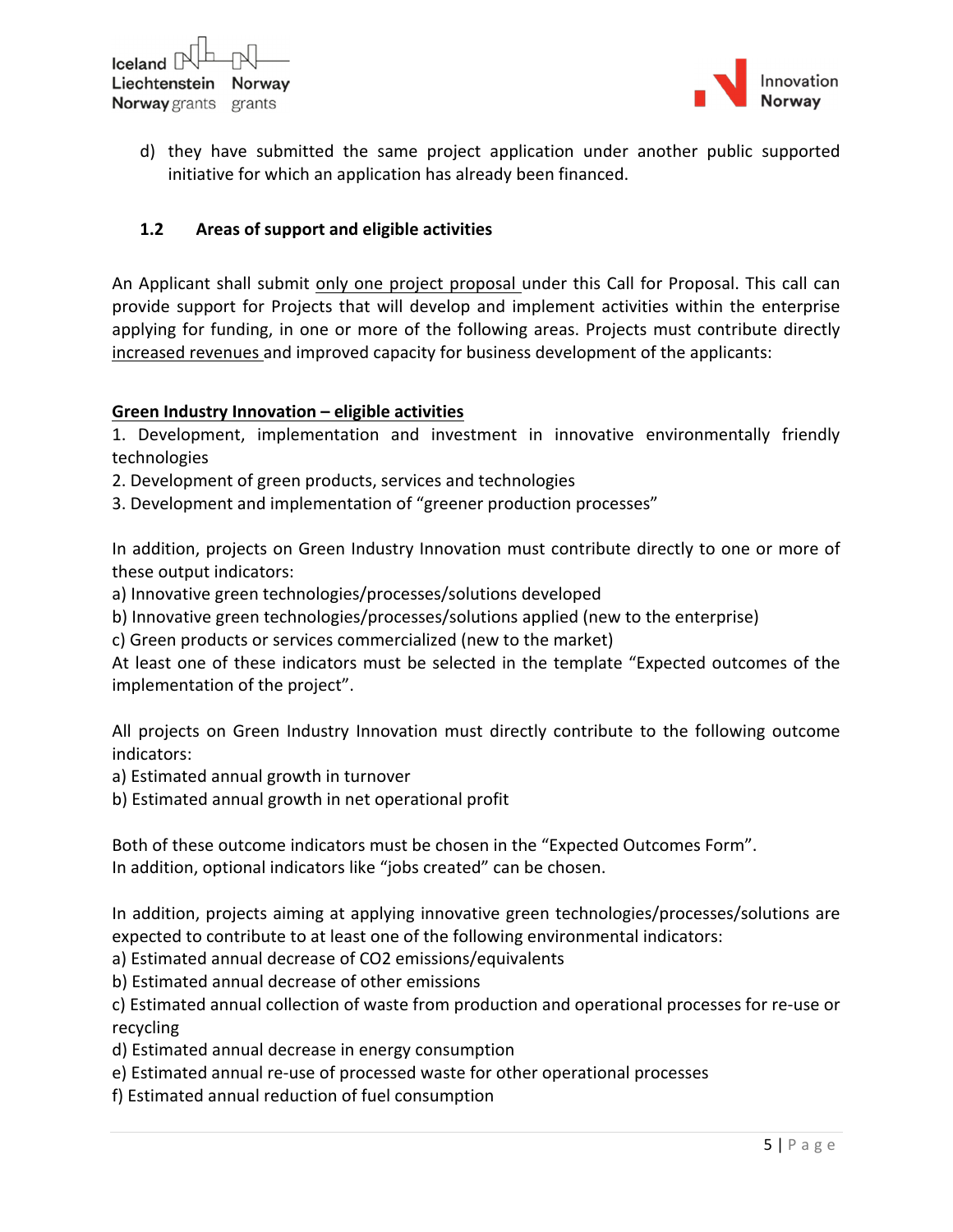$l$ celand Liechtenstein Norway **Norway** grants grants



#### **Blue Growth – eligible activities**

- 1. Development and investment in coastal and maritime tourism
- 2. Development and investment in blue bio technology
- 3. Development and investment in sea bed mining resources
- 4. Development of innovative solutions related to marine litter and waste
- 5. Development of innovative technologies for water supply, including desalination.

In addition, projects on Blue Growth must contribute directly to one or more of these output indicators:

- a) Blue technologies/processes/solutions developed
- b) Blue technologies/processes/solutions applied (new to the enterprise)
- c) Blue products or services commercialized (new to the market)

At least one of these indicators must be selected in the "Expected Outcomes Form"

All projects on Blue Growth must directly contribute to the following outcome indicators:

- a) Estimated annual growth in turnover
- b) Estimated annual growth in net operational profit

Both of these outcome indicators must be chosen in the "Expected Outcomes Form". In addition, optional indicators like "jobs created" can be chosen.

#### **ICT – eligible activities**

- 1. Development of ICT products/processes/solutions
- 2. Development of products/processes/solutions using ICT components

In addition, projects on ICT must contribute directly to one or more of these output indicators:

- a) ICT technologies/processes/solutions developed
- b) ICT technologies/processes/solutions applied (new to the enterprise)
- c) ICT products or services commercialized (new to the market)

d) Jobs created At least one of these indicators must be selected in the "Expected Outcomes Form"

All projects on ICT must directly contribute to the following outcome indicators:

- a) Estimated annual growth in turnover
- b) Estimated annual growth in net operational profit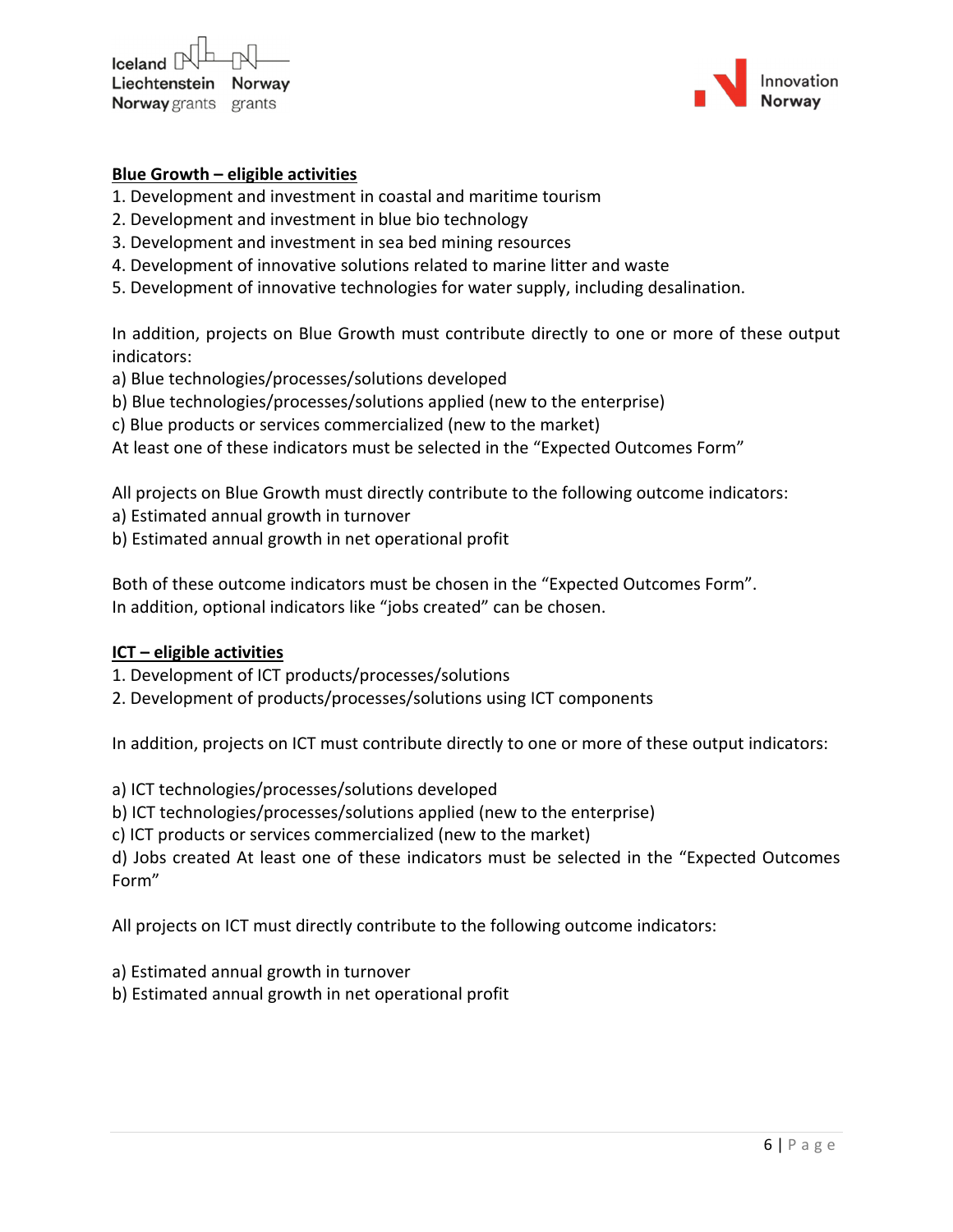$I$ celand Liechtenstein Norway **Norway** grants grants



**IMPORTANT NOTE: Under the current call will be supported development activities corresponding to at least TRL 53. Additionally, the development activities shall be envisaged to reach TRL 8 at the end of the project implementation.**

## **1.3 Minimum and Maximum Grant Amount for eachProject**

The minimum amount of grant assistance applied for shall be EUR 10,000.

The maximum amount of grant assistance applied for shall be EUR 200,000.

#### **1.4 Grant rates and co‐financing**

Grants to all projects may be **up to 85%** of total eligible expenditure of the project. The financial contribution from this Programme shall be determined on a case‐by‐case basis, taking all relevant factors into account. The project grant rate will be determined based on the applicable provisions of Commission Regulation 651/20144 declaring certain categories of aid as compatible with the Internal Market in application of Articles 107 and 108 of the Treaty on the Functioning of the EU, as amended by Commission Regulation 2017/1084.

The Project Promoter shall provide or obtain the remaining co-financing in the form of cash (own resources or bank loan). The Project Partner, if applicable, may also provide co-financing. All eligible expenditures of a project can form the basis of the required co-financing. In-kind contribution is not accepted as co-financing. The applicable rules on public procurement and on state aid, procedural and substantive, shall be complied with.

The **applicant and partner** should provide reasoning on how the envisaged project activities and the corresponding costs fulfil the criteria for each of the relevant state aid categories.

The following category will be applicable and relevant for project **Applicants:**

 **Aid for start‐ups**, Article 224 . Support for projects under this call shall take the form of grants – *maximum 85% grant rate*

The following category will be applied and granted for project activities performed by **Project Partners** in case they contribute to the project co-financing and if the results of the project implementation benefits both applicant and partner:

<sup>&</sup>lt;sup>3</sup> For more information no Technology Readiness Levels please refer to European Association of Research and Technology Organisations (EARTO) Recommendations from April 2014. TRL 5: Technology validated in relevant environment; - TRL 6: Technology pilot demonstrated in relevant environment; - TRL 7: System prototype demonstration in operational environment; ‐ TRL 8: System complete and qualified.

<sup>4</sup> GBER Article 22 in accordance with para 3, letter (c) –https://eur‐lex.europa.eu/legal‐ content/EN/TXT/PDF/?uri=CELEX:32014R0651&from=EN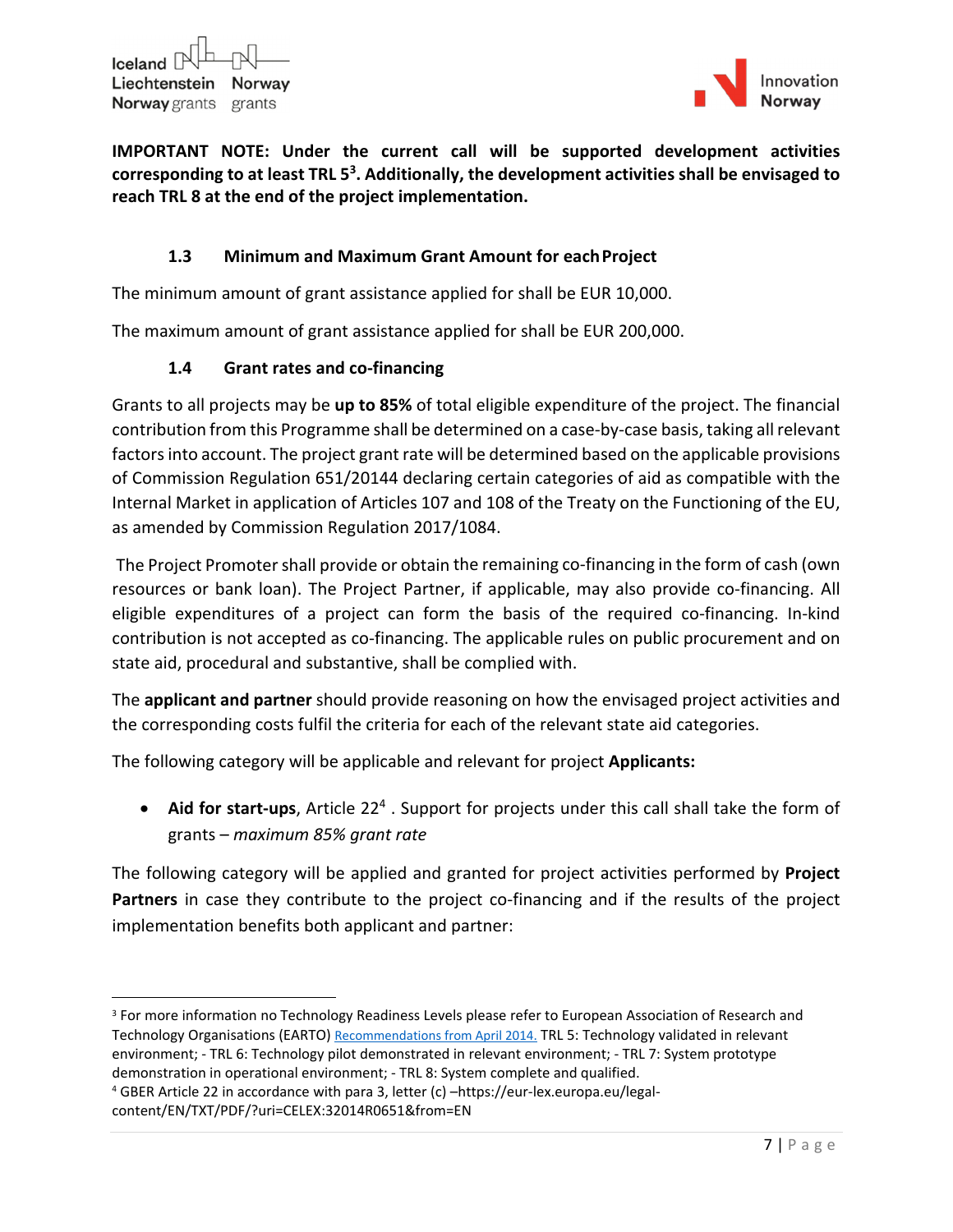

 **Aid for Research and Development and Innovation**, Article 25 Experimental development (TRL 5‐8) *maximum 60% grant rate*

Exceptionally, financial support will be awarded as *de minimis* support in line with the Commission Regulation (EC) No 1407/2013 (max. EUR 200,000 over three fiscal years) with a maximum grant rate of 85%.

#### **1.5 Eligible expenditures**

**IMPORTANT:** The assessment of the eligible expenditures for a specific project will be made based on the applicable state aid legal basis. However, in cases where eligibility provisions in the State aid legislation are more extensive than the detailed eligibility provisions below, the text of the Call will prevail.

#### **1.5.1 First and final dates for eligibility of expenditure**

Costs within projects may be eligible from the date on which the grant is awarded or at a later date set in the Project Contract. The Project Contract shall set the final date of eligibility of costs, which shall be no later than **30 April 2024**. Costs incurred after that final date are not eligible.

#### **1.5.2 General principles of eligibility**

Eligible expenditures of projects are those actually incurred by the project promoter or the project partner, which meet the following criteria:

- a. they are incurred between the first and final dates of eligibility of a project as specified in the Project Contract;
- b. they are connected with the subject of the project contract and they are indicated in the detailed budget of the project,
- c. they are proportionate and necessary for the implementation of the project;
- d. they are used for the sole purpose of achieving the objective of the project and its expected outcome(s), in a manner consistent with the principles of economy, efficiency and effectiveness,
- e. they are identifiable and verifiable, in particular through being recorded in the accounting records of the Project Promoter and determined according to the applicable accounting standards and generally accepted accounting principles; and
- f. they comply with the requirements of applicable tax and social legislation.

Expenditures are considered to have been incurred when the cost has been invoiced, paid and the subject matter delivered (in case of goods) or performed (in case of services and works). Exceptionally, costs in respect of which an invoice has been issued in the final month of eligibility are also deemed to be incurred within the dates of eligibility if the costs are paid within 30 days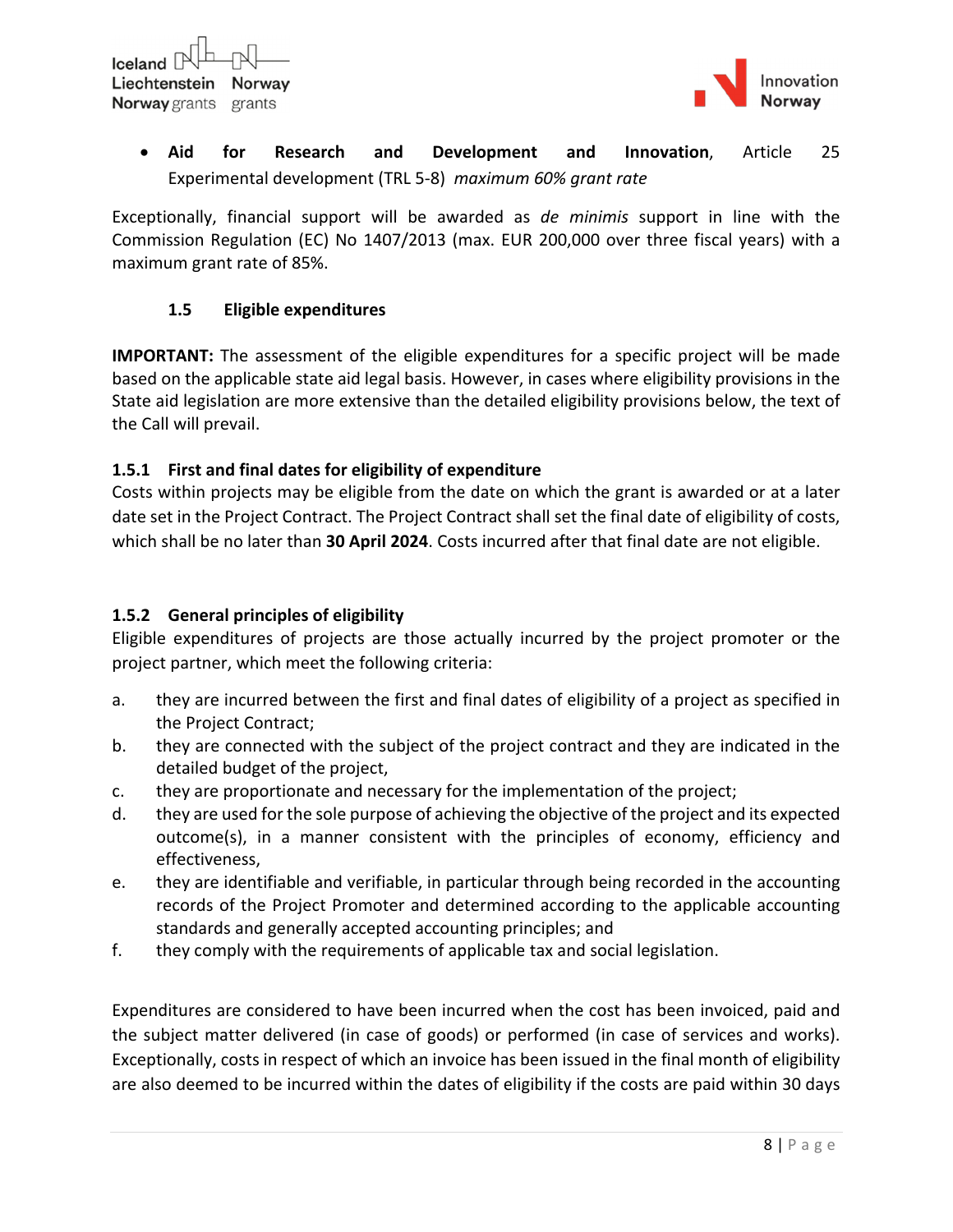



of the final date of eligibility. Overheads and depreciation of equipment are considered to have been incurred when they are recorded on the accounts of the Project Promoter.

## **1.5.3 Detailed eligibility provisions 1.5.3.1 ‐ Eligible direct expenditures**

The eligible direct expenditures for a project are those expenditures which are identified by the project promoter and/or the project partner, in accordance with their accounting principles and usual internal rules, as specific expenditures directly linked to the implementation of the project and which can therefore be booked to it directly. The following direct expenditures are eligible provided that they satisfy the criteria set out in Article 1.5.2.

a) the cost of staff assigned to the project, comprising actual salaries plus social security charges and other statutory costs included in the remuneration, provided that this corresponds to the project promoter's and project partner's usual policy on remuneration;

as an alternative, unit costs (hourly rates) can be set in accordance with the rules for application of corresponding scales of unit costs applied under schemes for grants funded entirely by EU and/or Romania for the Partner, or Norway, Iceland and Lichtenstein for the Donor Partner, for similar types of project and entities involved;

- b) the remuneration costs for the owners of the start‐ups not receiving remuneration under a labor contract with the Promoter, including for R&D activities, comprising actual salaries plus social security charges and other statutory costs included in the remuneration are limited to the hourly rate of EUR 25 for the exact number of working hours that will be dedicated to the project;
- c) travel and subsistence allowances for staff and volunteers taking part in the project, provided that they are in line with the project promoter's and project partner's usual practices on travel costs. However, business class travels are normally not eligible;
- d) purchase of new equipment, provided that it is depreciated in accordance with generally accepted accounting principles. For projects other than investment projects, only the portion of the depreciation corresponding to the duration of the project and the rate of actual use for the purposes of the project may be taken into account. Cost for second‐ hand equipment will only be eligible if they are duly justified in the application and explicitly stated in the Project Contract
- e) costs of consumables and supplies, provided that they are identifiable and assigned to the project;
- f) costs arising directly from requirements imposed by the project contract (e.g. dissemination of information, specific evaluation of the project, audits, translations, reproduction), including the costs of any financial services.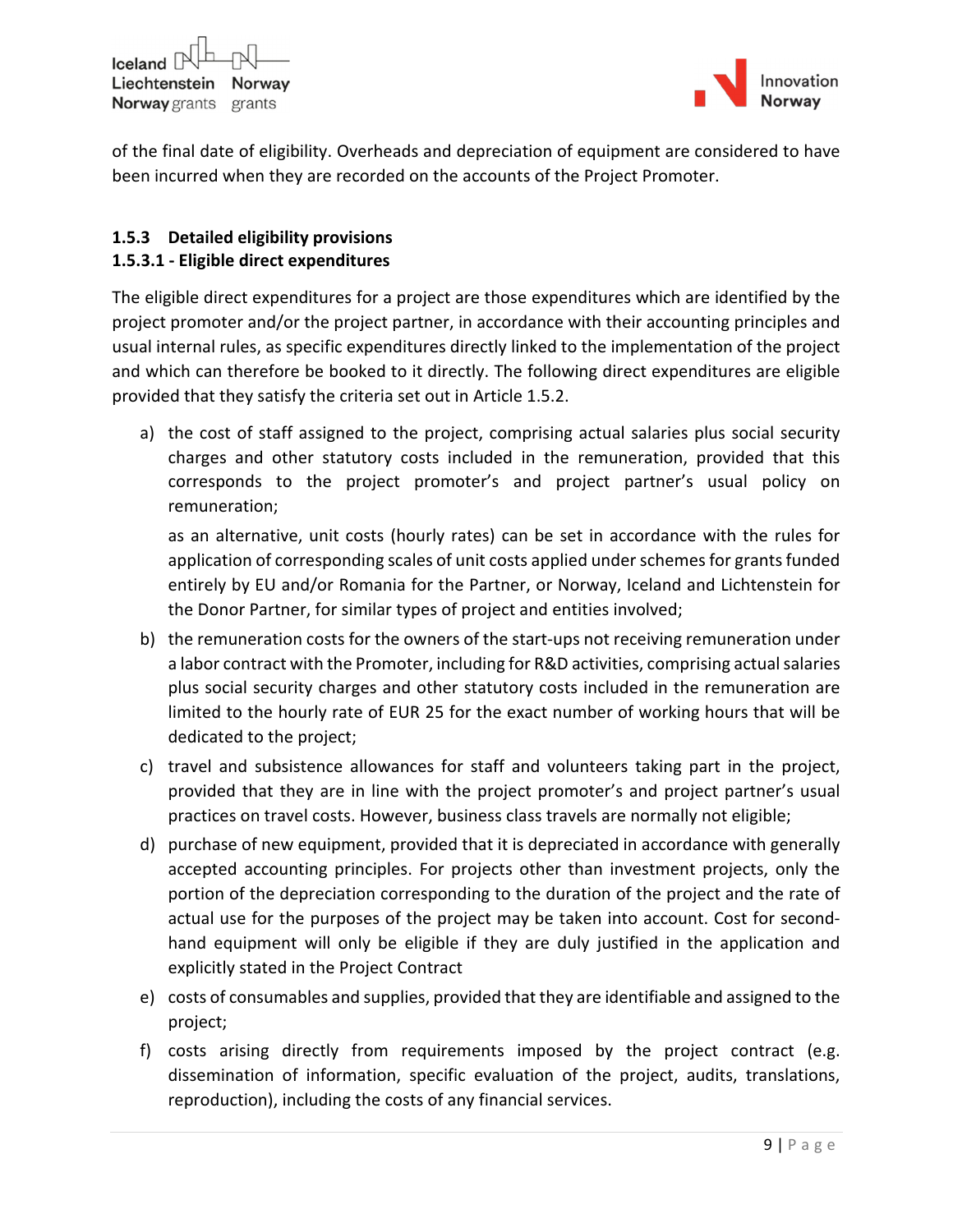



- g) Costs of intangible assets, related to copyright, patents, licenses and industrial design rights, provided that they are identifiable and assigned to the project;
- h) Cost for consultancy services (Costs related to mentoring services, envisaged to support the development of the particular business idea implemented through the project; Costs related to the participation in fairs reinforcing the commercialization process of new products/ services implemented in the project frameworks; Costs for Legal services; Costs for trainings aimed at certification related to implementation of the project, etc.)

Where the entire purchase price of equipment is eligible in accordance with point (c) of paragraph 1, the project promoter shall:

- a) keep the equipment in its ownership for a period of at least five years following the completion of the project and continues to use the equipment for the benefit of the overall objectives of the project for the same period;
- b) keep the equipment properly insured against losses such as fire, theft or other normally insurable incidents both during project implementation and for at least five years following the completion of the project; and
- c) set aside appropriate resources for the maintenance of the equipment for at least five years following the completion of the project.

The specific means for the implementation of this obligation shall be specified in the project contract.

## **1.5.3.2 ‐ Eligible indirect costs in projects (overheads)**

Indirect costs are all eligible costs that cannot be identified by the project promoter and/or the project partner as being directly attributed to the project but which can be identified and justified by its accounting system as being incurred in direct relationship with the eligible direct costs attributed to the project. They may not include any eligible direct costs. Indirect costs of the project shall represent a fair apportionment of the overall overheads of the project promoter or the project partner. The method of the indirect costs and its maximum amount shall be determined in the Project Contract. A project promoter and project partners will use a flat rate of up to 15% of direct eligible staff costs.

#### **1.5.3.3 ‐ Excluded costs**

The following costs shall not be considered eligible:

- a) interest on debt, debt service charges and late payment charges;
- b) charges for financial transactions and other purely financial costs, except costs related to accounts and financial services imposed by the project contract;
- c) provisions for losses or potential future liabilities;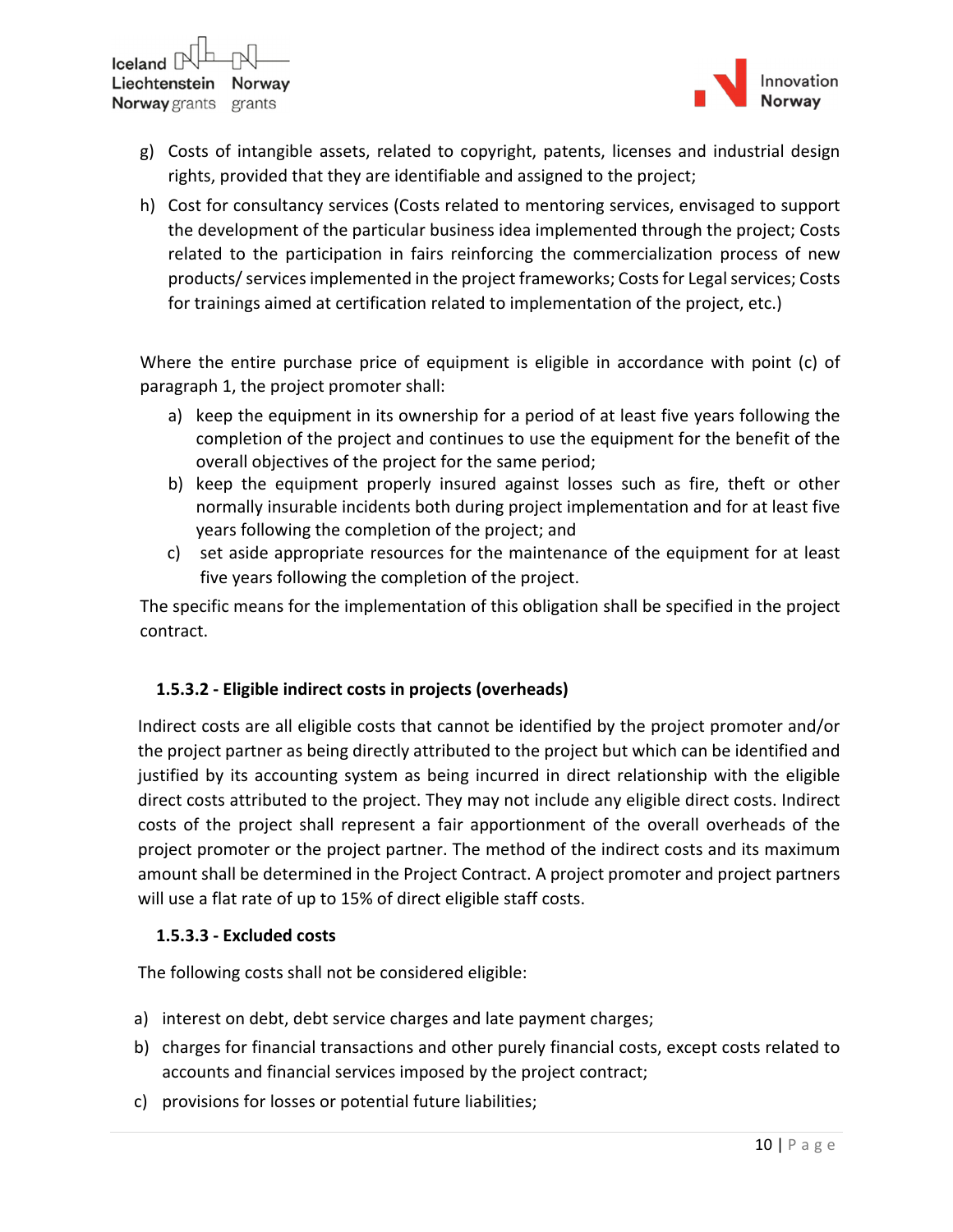



- d) exchange losses;
- e) recoverable VAT;
- f) costs that are covered by other sources;
- g) fines, penalties and costs of litigation, except where litigation is an integral and necessary component for achieving the outcomes of the project;
- h) excessive or reckless expenditure; For the purpose of this call the following costs are excluded:
- i) already owed debts and credits to third parties;
- j) any other costs incurred before signing the Project Contract;
- k) operational expenses (office rents, salaries for routine company operations, etc.);
- l) equipment used for purely administrative needs, not directly related with any R&D activities or with the achievement of the project objectives (PCs, mobile phones, office furniture, cars, etc.)

#### **2. Assessment of projects and selection procedure**

Innovation Norway will review all applications received within the deadline set out in the Call for Project Proposals for compliance with administrative and eligibility criteria. In the case of applications not complying with the administrative and eligibility criteria Innovation Norway may contact the Applicant to clarify the information provided or request the provision of additional information.

Applicants whose applications are rejected at this stage shall be informed in writing and will have two weeks to appeal that decision to Innovation Norway.

Applications meeting the administrative and eligibility criteria shall be subject to a further assessment against selection criteria organised by Innovation Norway. Innovation Norway may use external experts in the assessment process.

The result of the expert assessment shall be a ranking list that forms the basis of discussion within the Fund Operator's Selection Committee. The Selection Committee will make the final decision to reject or approve the applications.

After the selection procedure is complete, information of the results and the decision on the award of grants will be communicated to the Applicants and published online.

#### **2.1 Selection criteria and award**

Project applications will be assessed based on a set of technical and financial selection criteria. The said criteria are based on the results that the Programme seeks to achieve. The objectives and principles of good governance and good business practice, sustainable development and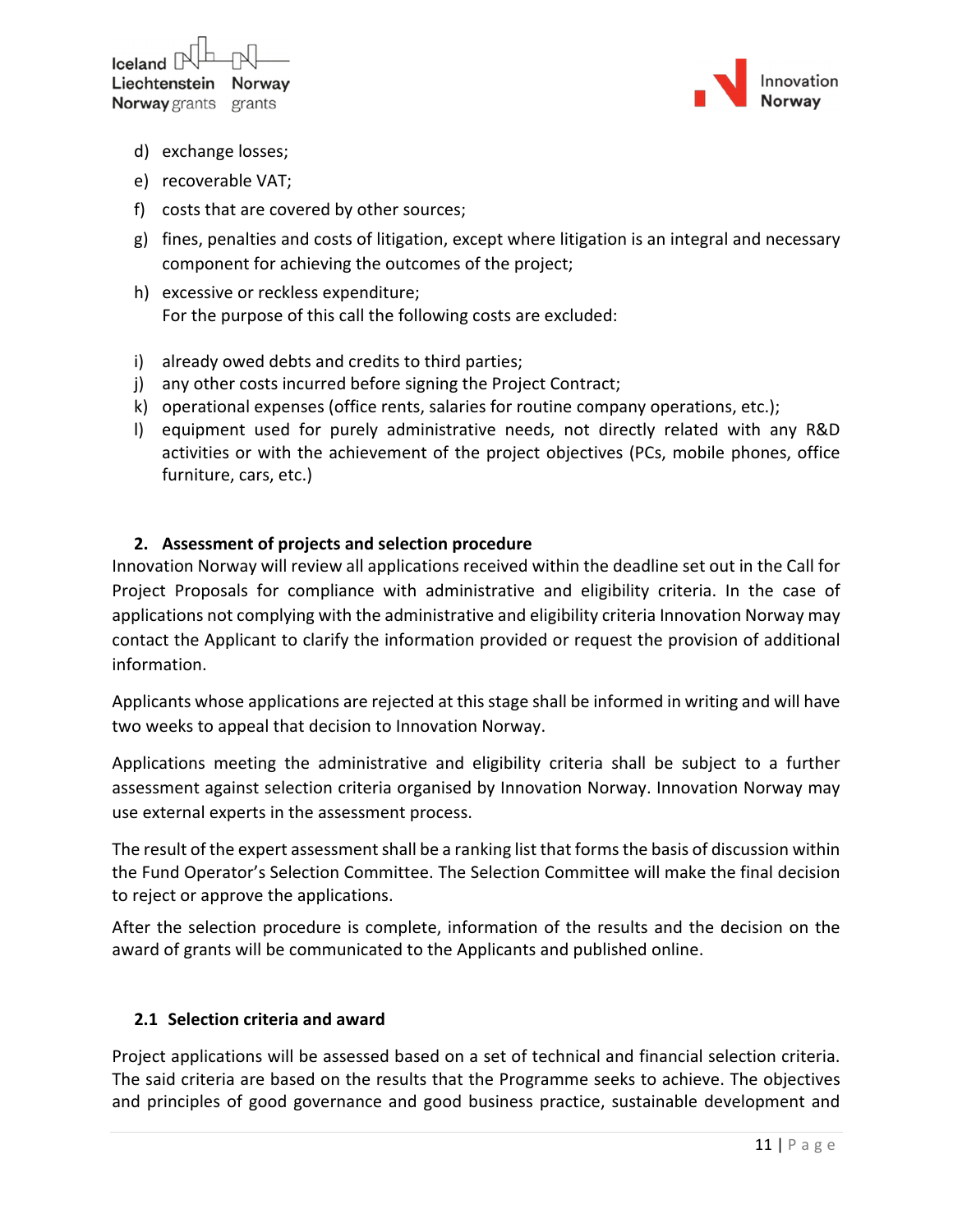



gender equality, are cross-cutting issues that shall be considered as part of the assessment process.

For the full list of criteria, including on the weighting of criteria see essential reading **Project Assessment Criteria and Methodology**).

Shortlisted applicants will be invited for **an interview.**

The financial and technical assessment criteria presented in the Project Assessment Criteria and Methodology will be scored on a scale from 0 (zero) to 6 (six) points, where 0 is the lowest (a criterion is not fulfilled at all, but the project could still be considered for funding) and 6 is the highest score. The scoring will constitute the basis for an assessment profile and will be used to rank the projects. Each of the assessment criteria may be a critical success factor, i.e. a weak score within one criterion can jeopardize the success of the whole project application and lead to the rejection of the application without further in‐depth assessment of other criteria.

The result of the experts' assessment shall be a ranked list that forms the basis for the discussion of the Fund Operator's Selection Committee. In accordance with the provided Methodology and based on a Structured Interview with the shortlisted applicants. Then the Selection Committee will make the decision to reject or approve the applications and decide on the ranking of approved applications. Prior to the Fund Operator's final decision, FMO, the Programme Partner(s) and the National Focal Point will be provided with the ranked list and reasonable time to give their input to the Fund Operator.

In case of decision to approve the application, the Applicant will first be informed about the decision via e‐mail. Thereafter, the Applicant will receive a Project Contract containing the Grant Offer Letter, contractual conditions, approved project budget, maximum grant rate and amount, expected outcomes from the implemented project, Project Implementation Plan and Disbursement Plan. Specific issues may be subject to further formalisation in the Special Conditions of the Grant Offer Letter.

#### **2.2 The project contract**

In the case of a positive decision, a Project Contract shall be concluded between Innovation Norway and the Project Promoter.

The Project Contract will include relevant Special Conditions including certain milestones for the project implementation triggering next phases of the project implementation, the Standard terms and Conditions on EEA/Norway Grants programmes operated by Innovation Norway, the agreed Project Implementation Plan, the agreed activity based Budget and the agreed Disbursement Plan. These documents shall set out the terms and conditions of the grant assistance, as well as the roles and responsibilities of the Parties.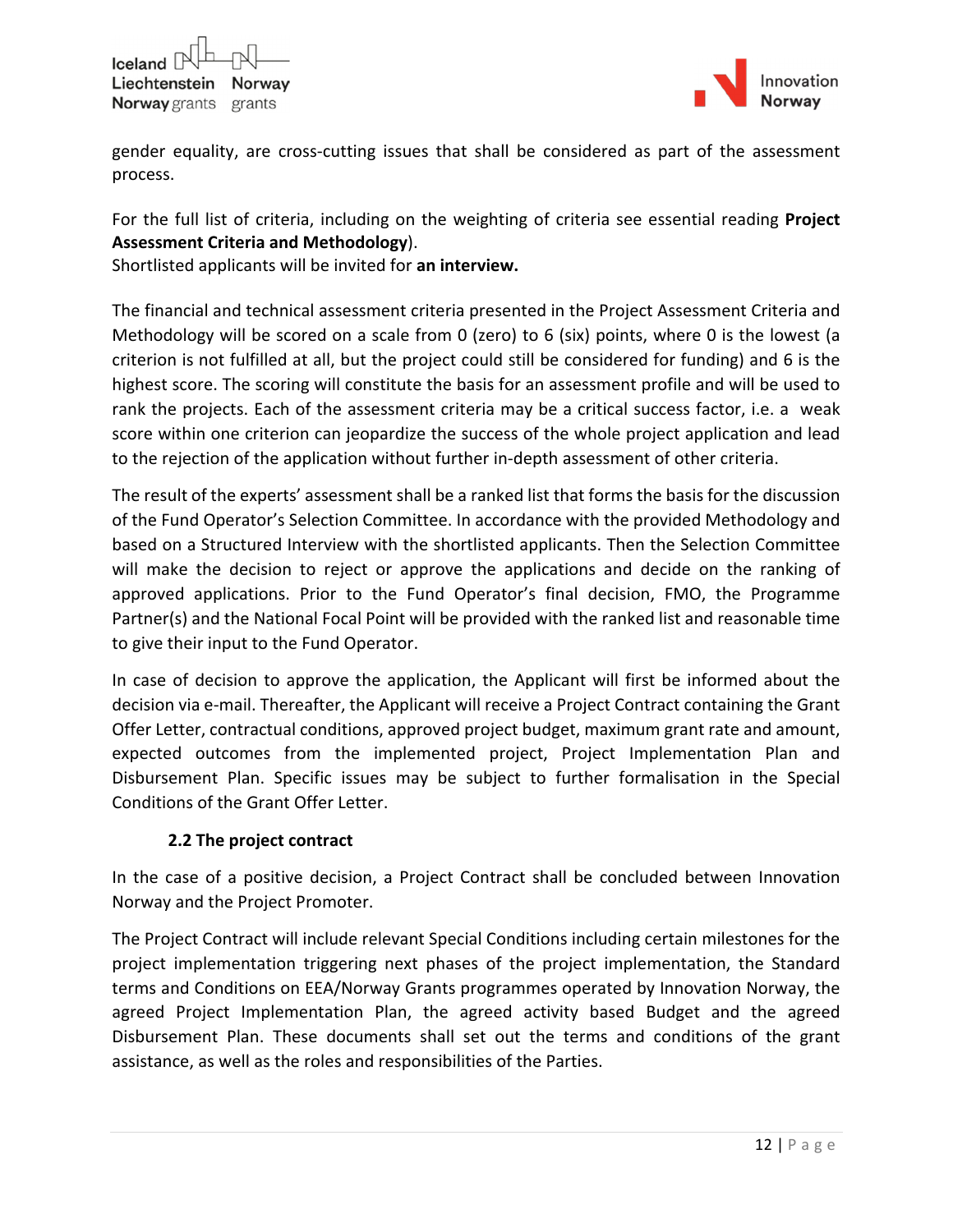



Prior to the signing of the Project Contract, the Project Protomer has to submit a binding confirmation of the co‐financing of the project to Innovation Norway. The Grant Offer letter will set a deadline for submitting such a confirmation. If the deadline is not met, the Grant Offer is considered to be withdrawn, unless a prolongation of the deadline is granted by Innovation Norway in writing.

The Project Contract sets out the terms and conditions of grant assistance as well as the roles and responsibilities of the parties. The project contract shall contain, as a minimum, provisions on the following:

a) obligations regarding reporting that enable the Fund Operator to comply with its reporting obligations to FMO and the National Focal Point;

- b) the project grant rate and maximum amount of the project grant in Euro;
- c) the list of eligible expenditures;
- d) the method of calculating indirect costs and their maximum amount;
- e) the first and final dates of eligibility of expenditures;
- f) requirements for the submission of proof of expenditure;
- g) provision on modifications of the project;
- h) provisions that ensure timely access for the purposes of monitoring, audits and evaluations;

i) provisions that ensure that obligations regarding information and communication are complied with;

j) the right of the Fund Operator to suspend payments, make financial corrections and request reimbursement from the project promoter in case decision on such actions is taken by the FMO and/or the Fund Operator;

k) resolution of disputes and jurisdiction;

l) waiver of responsibility of EFTA, its secretariat, including the FMO, its officials or employees;;

m) a detailed budget;

n) provisions on equipment for which the entire purchase price is eligible, in compliance with section 1.5.3.1 – Eligible direct expenditures;

- o) provisions regarding the situation of changing the Fund Operator;
- p) a reference to partnership agreements or letters of intent, if relevant; and
- q) provisions that ensure that obligations regarding record keeping are complied with.

The obligations of the Project Promoter under the project contract shall be valid and enforceable under the law applicable to the Project Contract.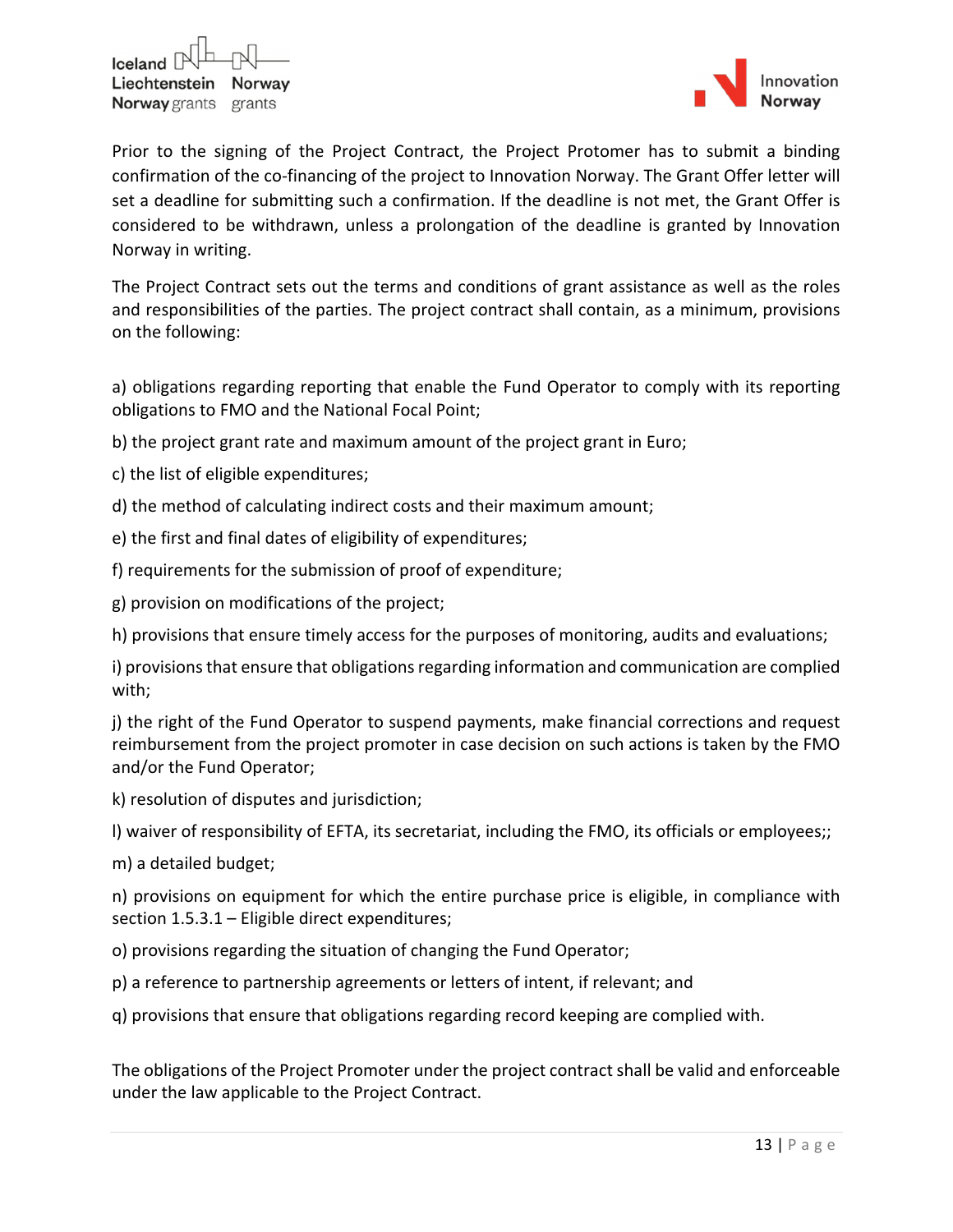

The grant will be subject to the acceptance of the Standard Terms and Conditions of the EEA and Norway Grants programmes operated by Innovation Norway and the Special Conditions of the Project Contract.

## **3. Implementation of projects**

All provisions and requirements related to the implementation of projects are set out in the Standard Terms and Conditions, published together with this call.

#### **4. Payment flows**

Grant assistance shall be given as reimbursements of already incurred documented costs according to an agreed Disbursement Plan (see template for Disbursement Plan and Essential Readings: Standard Terms and Conditions).

The Project Promoter has the opportunity to apply for an advance payment in line with Programme requirements.

The advance payment (up to 20% of the project grant) shall be paid following the signature of the project contract and in accordance with the provisions stated therein, within one month of the submission of a request by the Project Promoter. Subsequent payments (up to 80% of the project grant) shall be paid following the approval of project interim reports and no later than one month from the date of approval. The final payment, if applicable, will be paid following approval of the final report and no later than one month from the date of its approval.

The approval of project interim and final reports shall take place within three months from the submission of the required information.

Commitments and payments will be carried out in Euro  $(\epsilon)$ . Payment claims (incl. advance payment) forwarded from the Project Promoter to Innovation Norway shall be in Euro  $(\epsilon)$ .

#### **5. Procedure for Submission of Application**

Only electronic applications submitted via Innovation Norway's Application Portal, in English, will be accepted. The application form must be accompanied by the mandatory attachments which are listed in Annex II of the present call text.

The electronic applications and templates for the mandatory attachments are available on Innovation Norway's https://www.innovasjonnorge.no/en/start‐page/eea‐norway‐grants/.

Project applications will be submitted via an application portal which can be accessed through the above‐mentioned website.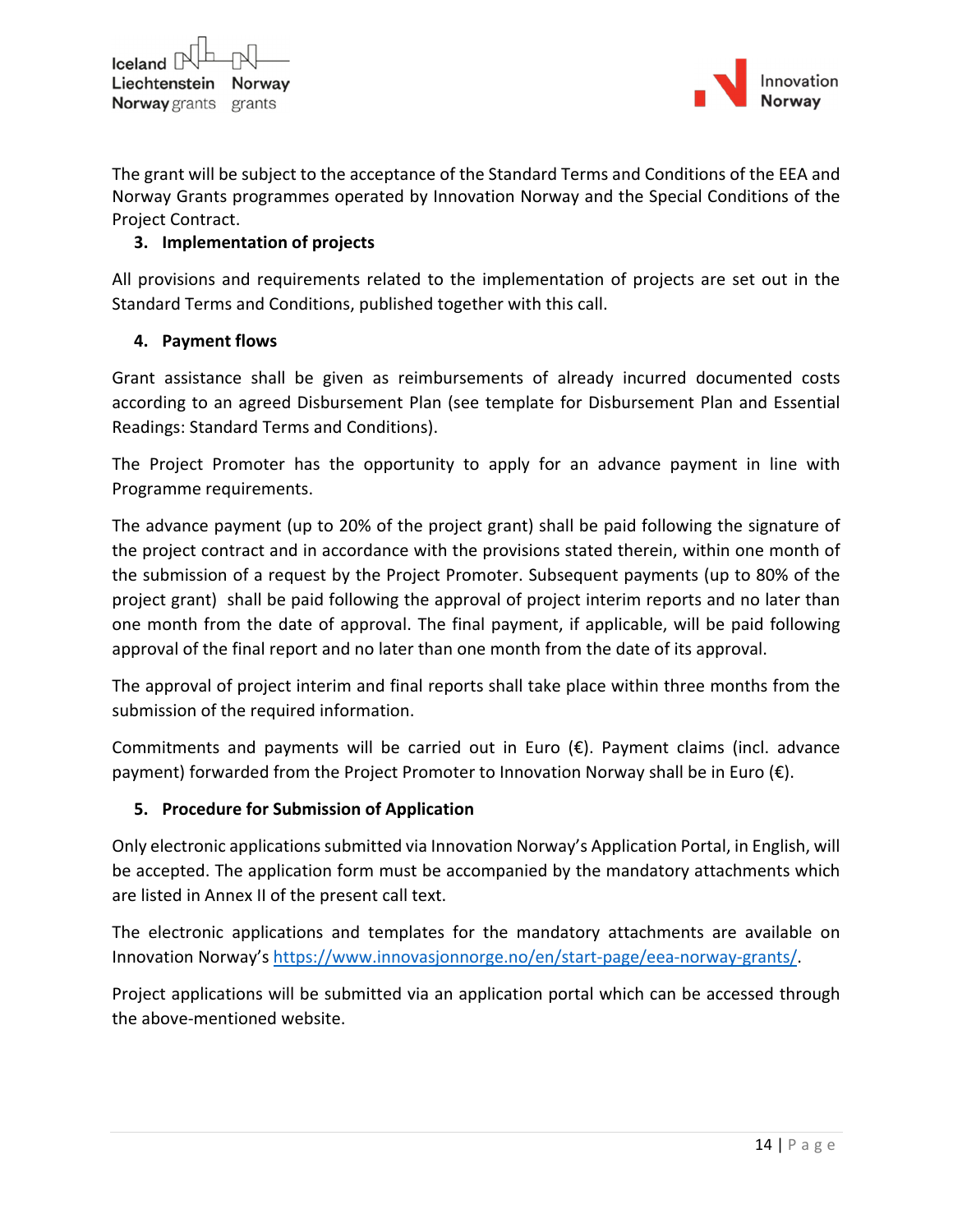



## **6. Queries**

Questions or further need for clarifications shall be sent in writing in English to the programme email address RO.Innovation@innovationnorway.no. Queries will normally be replied to within 3‐5 working days.

A Frequently Asked Questions section (FAQ) will be published on the dedicated Innovation Norway's website based on questions received from potential applicants and partners. The FAQ will be updated on a regular basis.

More background information about the EEA and Norwegian Financial Mechanisms is available at: www.eeagrants.org.